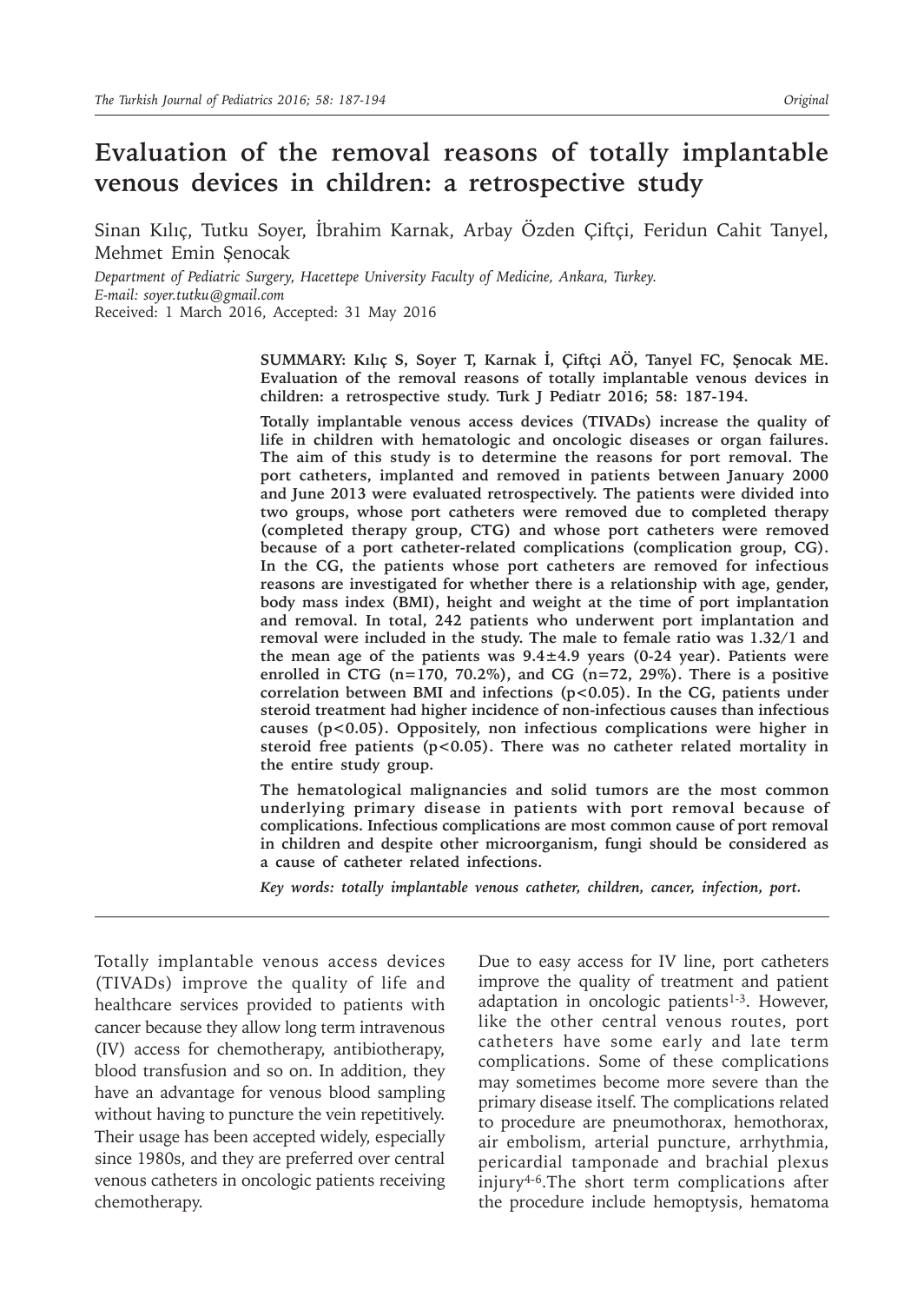in the port implantation site, dehiscence of the incision7,8; whereas late complications include catheter related infections, thrombosis of the catheter, tear and transection of the catheter, 'pinch-off' syndrome, relocation of the catheter tip, embolization due to catheter, extravasations of the given medications, slipping of the catheter, erosion and/or perforation of superior vena cava9-14. However, these short and late complications may be observed in both terms.

The aim of this study is to determine the reasons for port removal and to compare the characteristics of patients whose ports were removed due to completed therapy and whose ports were removed due to port catheter related complications. Therefore, a retrospective study was performed to evaluate the causes of port removal in children.

## **Material and Methods**

The patients who underwent port implantation and removal at the Department of Pediatric Surgery between January 2000 and June 2013 were evaluated retrospectively. The patients were evaluated for age, gender, primary diagnosis, height, weight and body mass index (BMI) of the patient at the time of implantation and removal of port catheter, the access vein of the port, port size, complications during implantation and follow-up, usage of steroids, reasons for port removal, port infections and their characteristics (catheter culture and antibiogram results) and survival rates. The data of the patients are obtained from the patient files and from the online hospital documentation systems.

The insertion criteria for port catheters in our Children's Hospital include long term intravenous access for chemotherapy and blood infusions. According to chemotherapy protocols, pediatric oncology and hematology patients offered port insertion and port catheters were inserted surgically after obtaining consent of the parents. Cuffed-tunnel catheters were used for short term intravenous nutrition and hemodialysis. The patients, whose port catheters were implanted by the interventional radiology unit or other institutes, were not included in the study.

*Surgical intervention for port insertion and removal:* Under general anesthesia, port catheters were inserted with cut down for external jugular veins and purse-string technique for internal jugular veins. Ports were inserted subcutaneously with small incisions on chest wall and catheters were implanted to ports via guided subcutaneous tunnel. For port removal, ports and catheters were freed form surrounding pseudo-capsule and removed from previous incision.

*Definition of port infections and port thrombosis:*  The wound of the port site and dressing of ports are evaluated daily in oncology and hematology patients. Care and dressing of port catheters were managed by the Guidelines for prevention of intravascular catheter-related infections<sup>15</sup>. Wound infection of patients was assessed according to criteria for Guideline for Prevention of Surgical Site Infection adopted by Center for Disease Control Prevention (CDC)16. Definition of port site infections were monitored during each dressing and tenderness in the port site, fever without obvious source and other manifestations suggesting local and/or blood steam infections are considered for port infection<sup>15</sup>. Wound swabs and blood steam cultures were obtained for definite

|               |                     | <b>CTG</b>       | CG             | p      |
|---------------|---------------------|------------------|----------------|--------|
| Age (years)   |                     | $10.2 \pm 4.9$   | $7.7 \pm 4.4$  | >0.05  |
| Gender (M/F)  |                     | 1.32/1           | 1.15/1         | >0.05  |
| Weight (kg)   | During implantation | $17.9 \pm 1.2$   | $14.1 \pm 9.4$ | >0.05  |
|               | During removal      | $27 \pm 1.6$     | $16 + 9.3$     | >0.05  |
| Height (cm)   | During implantation | $100.8 \pm 29.3$ | $92 + 24$      | >0.05  |
|               | During removal      | $110+29$         | $96 + 23$      | >0.05  |
| Steroid usage |                     | 58 (34.1%)       | 35 (49.3%)     | > 0.05 |

**Table I.** Demographic Characteristics of the Patients and Their Distribution Across the Groups

M: male; F: female; CTG: completed therapy group; CG: complication group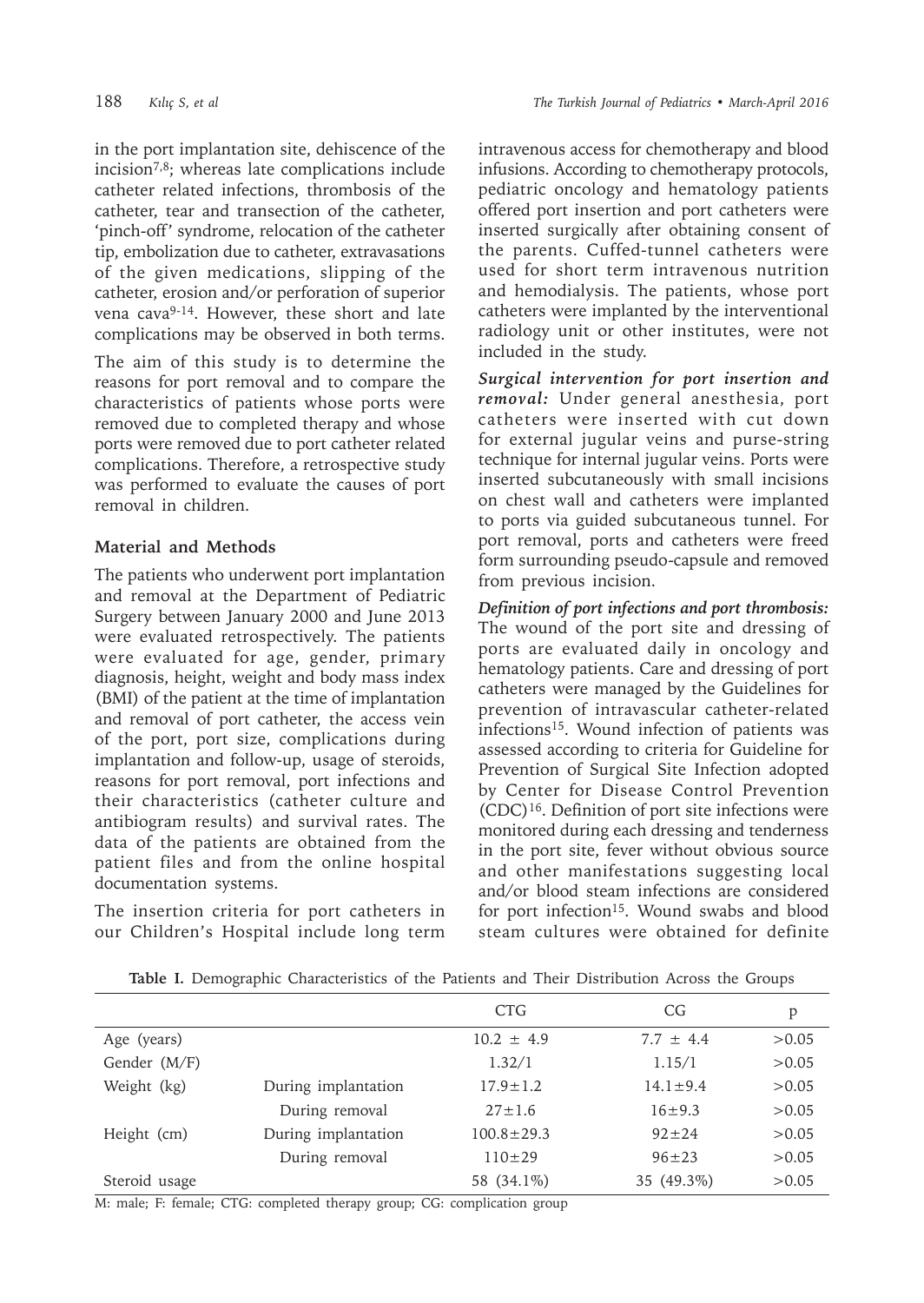diagnosis. Wound infections are treated with appropriate antimicrobials, debridement and abscess drainage. Dehiscence of port catheters due to wound infection and systemic infection findings according to catheter infections were considered for port removal.

Occluded ports were evaluated for thrombosis by Doppler USG and anticoagulant treatment was used for these patients. Patients with occluded catheters due to massive thrombosis and unresponsive to anticoagulant treatment were considered for port removal.

The patients were divided into two groups, whose port catheters were removed due to completed therapy (completed therapy group, CTG) and whose port catheters were removed because of a port catheter related complications (complication group, CG).

The study protocol was approved by the Institutional Non-interventional Clinical Studies Ethical Committee (Date: 12.07.13, Registration No: 16999557-775).

### *Statistical Analysis*

The data of the patients were compared with SPSS 16.0 and descriptive studies were obtained. The data of patients regarding CTG and CG were compared by using Chisquare test. The p values less than 0.05 were considered as significant.

### **Results**

A total of 242 patients who underwent port implantation and removal between January 2000 and June 2013 were included in the study. Among 242 patients 132 (54.5%) of children were male, and 110 (45.5%) were female. The

male to female ratio was 1.32/1. The mean age of the patients was  $9.4 \pm 4.9$  years (0-24 year). Patients were enrolled in CTG (n=170, 70.2%), and CG (n=72, 29.8%).

The demographic characteristics and steroid use are summarized in Table I; demographic features showed no significant difference in both groups  $(p>0.05)$ .

Ninety-three patients (38.6%) received steroid treatment during follow-up. The rest of the patients 148 (61.4%) did not receive steroid during follow-up. The incidence of steroid treatment was similar in groups  $(p>0.05)$ (Table I).

The patients are divided into four groups according to their primary disease including: hematological malignancy (n=77, 31.8%), solid tumors (n=94, 38.8%), other malignancies (n=57, 23.6%), and non-tumoral indications  $(n=14, 5.8\%)$  for port implantation. The distribution of patients were similar in four primary diseases (p>0.05).

Among hematological malignancies, acute lymphoblastic leukemia (ALL) was the most common primary disease for port implantation  $(n=41, 16.9\%)$ . There was no significance between groups for the distribution of hematological malignancy subtypes (p>0.05).

Neuroblastoma (n=40, 16.5%), Wilms' tumor (n=20, 8.3%), retinoblastoma (n=22, 9.1%) and primitive neuroectodermal tumor (PNET) (n=8, 3.3%) were the most common solid tumors in groups with similar incidences in CTG and CG  $(p>0.05)$ .

Non-tumoral indications for port catheter implantation include, chronic diarrhea/

| <b>CTG</b>  |         | CG             |        | Total |        |       |  |  |
|-------------|---------|----------------|--------|-------|--------|-------|--|--|
| n           | $\%$    | n              | $(\%)$ | n     | $(\%)$ | p     |  |  |
| 117         | 69.2%   | 50             | 69.4%  | 167   | 69.3%  | >0.05 |  |  |
| 41          | 24.3%   | 17             | 23.6%  | 58    | 24.1\% | >0.05 |  |  |
| 7           | $4.1\%$ | $\overline{4}$ | 5.6%   | 11    | 4.6%   | >0.05 |  |  |
| 3           | 1.8%    | 0              |        | 3     | 1.2%   | >0.05 |  |  |
| $\mathbf 0$ |         |                | 1.4%   |       | 1.4%   | >0.05 |  |  |
|             | $0.6\%$ | 0              |        |       | 0.4%   | >0.05 |  |  |
| 169         |         | 72             |        | 241   |        | >0.05 |  |  |
|             |         |                |        |       |        |       |  |  |

**Table II.** The Distribution of Access Vein

R: right; L: left; EJ: external jugular; IJ: internal jugular; CTG: completed therapy group; CG: complication group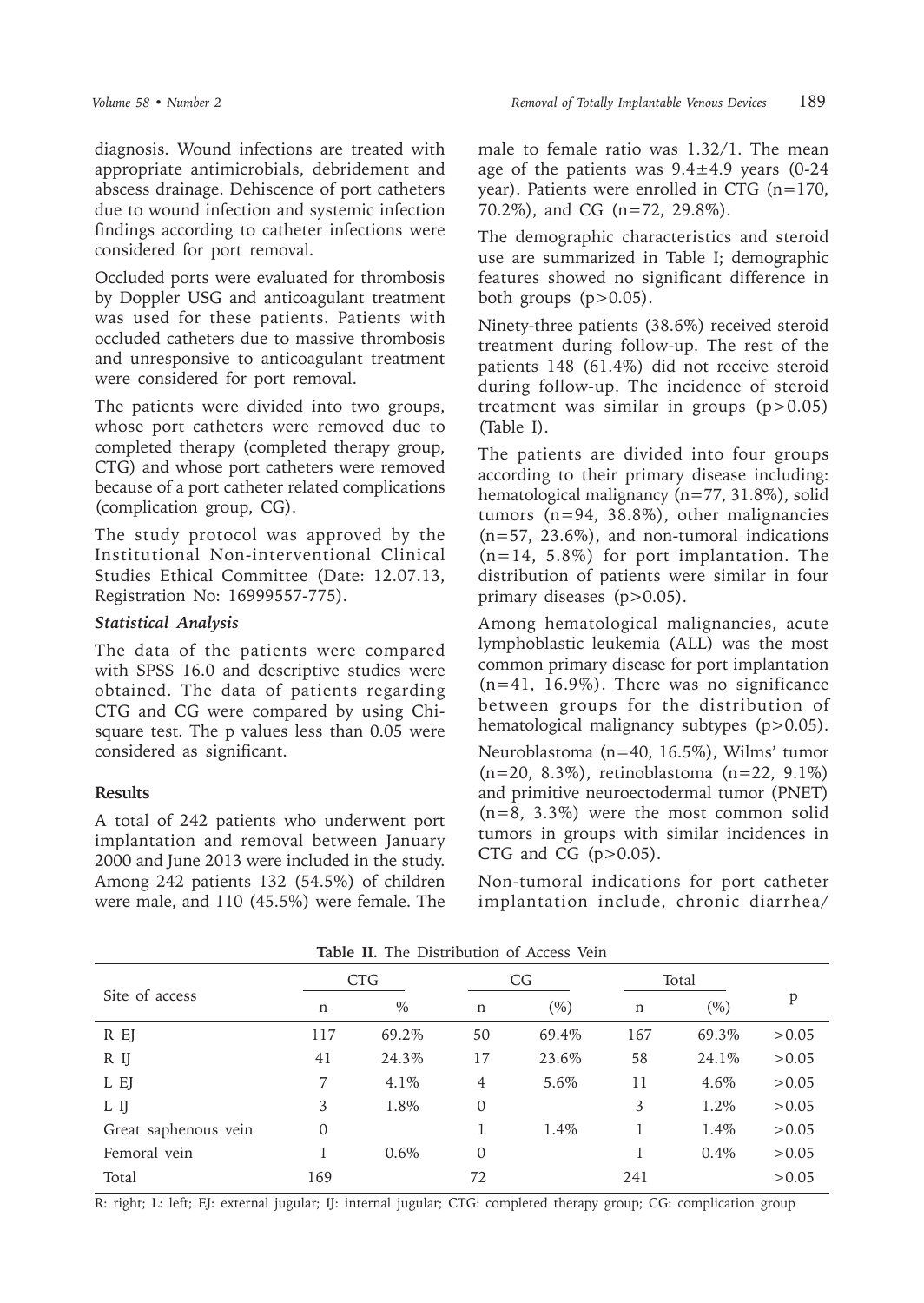|                                                  | N             | $\%$ |
|--------------------------------------------------|---------------|------|
| Infection                                        | 37            | 51.4 |
| Dehiscence of incision site                      | 13            | 18.1 |
| Extravasation                                    |               | 9.7  |
| Mechanical problems                              |               | 9.7  |
| Thrombosis                                       | $\mathfrak b$ | 8.3  |
| Exchange of the catheter with dialysis catheters |               | 2.8  |

**Table III.** The Causes of Port Removal in the Complication Group

malnutrition ( $n=5$ , 21%), short gut syndrome  $(n=2, 0.8\%)$ , prematurity  $(n=1, 0.4\%)$ , immune deficiencies (n=1, 0.4%), Beckwith-Wiedemann syndrome (n=1, 0.4%), hemophagocytic syndrome  $(n=1, 0.4\%)$ , Joubert syndrome (n=1, 0.4%), hemolytic uremic syndrome (HUS) (n=1, 0.4%). This group of patients had TIVADs after several other complicated catheter insertions. Also, there was no significant difference between groups for distribution of non-tumoral indications (p>0.05).

The diameters of port catheter lumens were 4.5 Fr, 5 Fr, 6 Fr, 6.5 Fr and more than 7 Fr (up to 9 Fr) catheters were used in adolescent patients. One hundred and twenty-four of cases (51.2%) received 6.5 Fr catheter, 86 (35%) of cases received 4.5 Fr, 12 of (5%) cases received 7.6 Fr, and 8 (3%) of them received 8.5 Fr sized port catheters. There is no significance between groups for distribution of port catheter lumen diameters (p>0.05).

When we analyzed the access vein for port catheters; external jugular, internal jugular, great saphenous and the femoral veins were the sites for port catheter access. While the great saphenous vein and femoral vein are used in one case each, jugular veins were the most common sites for vascular access. In 14 of cases

(5.8%), left side of the neck is preferred due to thrombus, mass or infection in the right side. Left external jugular vein was chosen in 11 of such cases, while 3 of them were performed from left internal jugular vein.

When site of port accesses were analyzed CTG and CG did not show significant difference (Table II).

There were no complications in 97.5% of the cases (n=236) during the port implantation procedure. The displacement of catheter into right ventricle (n=3, 1.2%), hematoma (n=2, 0.8%) and disconnection of port reservoir and port catheter  $(n=1, 0.3\%)$  were the intra-operative complications. These early complications during the procedure are managed with hemostasis, debridement and catheter revision.

The causes for port removal in the CG are shown in Table III. Infectious reasons were the most common complications (51.4%).

When we investigated the amount of time with port catheters, the mean duration of a port catheter was  $864 \pm 556$  days (7-3,696 days). In CTG, the mean duration of port catheter was 1,043 days (24-2,917 days), while it was 443 days (7-3,696 days) in CG. The mean duration

|                             | Completed therapy group<br>(n) | Complication group<br>(n) |
|-----------------------------|--------------------------------|---------------------------|
| No intervention             | 164                            | 56                        |
| Anticoagulation             | 3                              | 4                         |
| Debridment                  | 0                              | $6^*$                     |
| Drainage for abscess        |                                | 5*                        |
| Pulling up of port catheter |                                |                           |
| Hemostasis                  |                                |                           |

**Table IV.** The Interventions During Follow-Up of Port Catheters

\*Despite the successful intervention, the port catheter needed to be removed.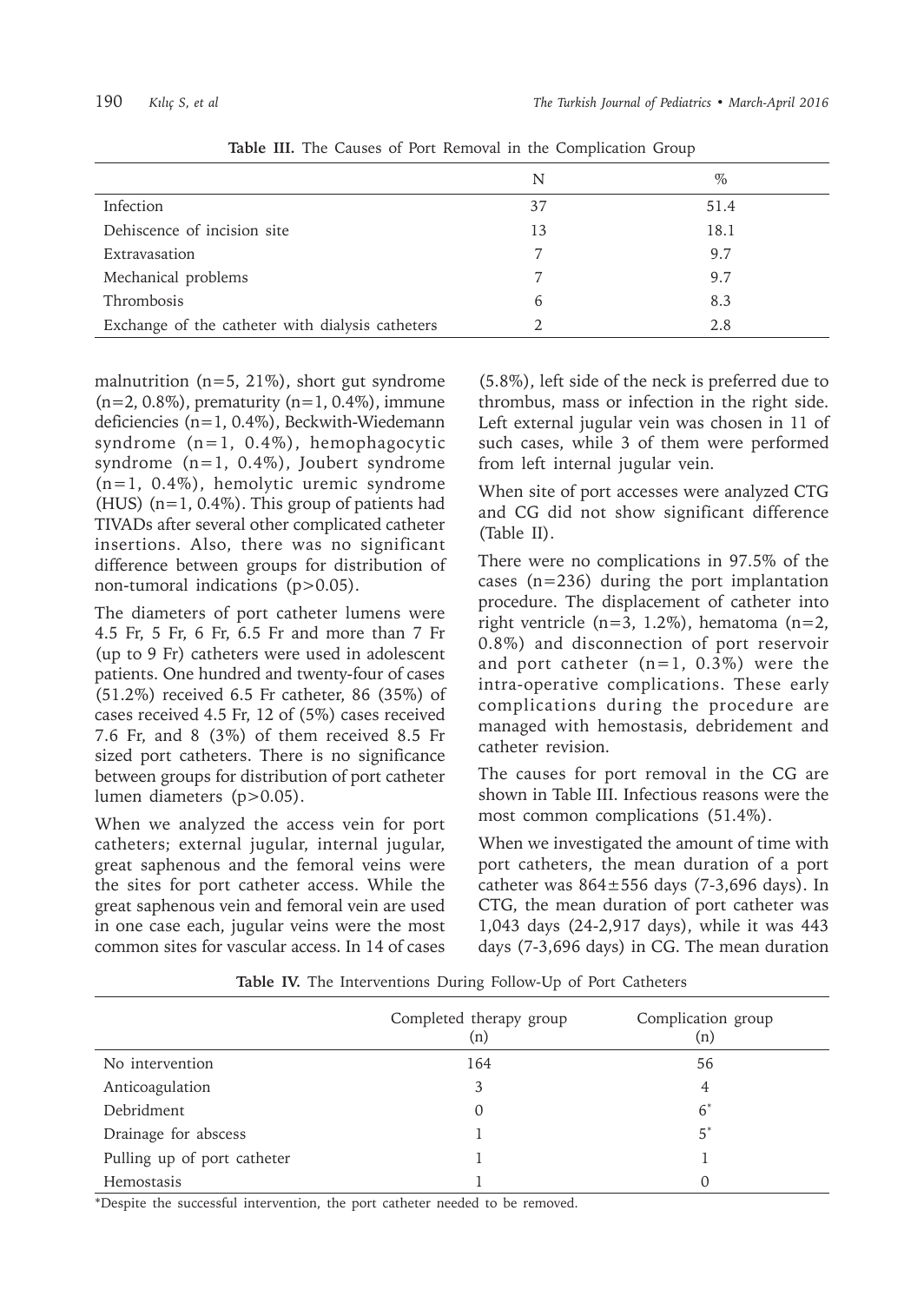|                                                       | Completed therapy<br>group<br>(n) | Complication group<br>(n) | Total |
|-------------------------------------------------------|-----------------------------------|---------------------------|-------|
| No organism                                           | 166                               | 33                        | 199   |
| Staphylococcus aureus                                 | 0                                 | 11                        | 11    |
| Candida                                               |                                   | 13                        | 14    |
| Staphylococcus epidermidis                            |                                   | 6                         |       |
| Candida + Staphylococcus                              | 0                                 | 2.                        | 2     |
| MRSA (Methicillin-resistant<br>Staphylococcus aureus) | 2                                 |                           | 3     |
| Klebsiella                                            | 0                                 | 3                         | 3     |
| Pseudomonas                                           | $\Omega$                          | 2.                        |       |
| Acinetobacter baumani                                 |                                   |                           |       |

|  |  | Table V. Infectious Agents Reproduced in the Catheter Blood Culture |  |  |  |
|--|--|---------------------------------------------------------------------|--|--|--|
|  |  |                                                                     |  |  |  |

**Table VI.** The Correlation Between Causes of Port Removal and Primary Disease

|                            | Infection |        |    | Non-infectious reasons |        |
|----------------------------|-----------|--------|----|------------------------|--------|
|                            | n         | $(\%)$ | n  | $(\%)$                 |        |
| Hematological malignancies | 14        | 37.8   |    | 31.4                   | >0.05  |
| Solid tumors               | 14        | 37.8   | 12 | 34.3                   | >0.05  |
| Other malignancies         | 4         | 10.8   |    | 2.5.7                  | > 0.05 |
| Non-tumoral indications    | 5         | 13.5   | 3  | 8.6                    | >0.05  |

of port catheter was 431 days (63-1449 days) because of infectious complications and 455 days (7-3,696 days) for other complications. The time duration of port usage was similar between patients whose ports were removed for infectious complications and other (p>0.05).

During the follow-up, 9.1% of patients faced complications. These complications were managed with different treatment interventions (Table IV). In 199 (82.2%) of patients, blood cultures obtained from catheters were negative for organisms. Fungi were the most common microorganism and followed by *S. aureus* and *S. epidermidis* in blood cultures. The antimicrobial characteristics of catheter-related complications were listed in Table V.

When the causes for port removal and primary diseases were correlated in the CG, patients with hematological malignancies and solid tumors had higher incidence of infectious causes (p>0.05; Table VI). But there was no significance between patients with hematological malignancies and solid tumors of infectious causes. In the CG, the patients whose port catheters were removed for infectious reasons were investigated for

whether there is a relationship with age, gender, BMI, height and weight at the time of port implantation and removal. There is a positive correlation between BMI and infections (p<0.05) Children with higher BMI had higher incidence of infectious complications. In the CG, patients under steroid treatment had higher incidence of non-infectious causes (n=21, 60%) than infectious causes  $(n=14, 40\%)$  (p <0.05) Oppositely, non infectious complications were higher in steroid free patients (n= 22, 62.8%,  $p < 0.05$ ).

### **Discussion**

Difficulties in venous blood sampling or venous line access decrease the compatibility of the patient to treatment in pediatric age group. Port catheters improve the quality of life and healthcare services provided to patients with cancer, since they allow long term IV access for chemotherapy, antibiotherapy and blood transfusion<sup>17</sup>. In addition, they have an advantage for venous blood sampling without having to puncture the vein. In recent years, usage of port catheters in oncologic patients has been widely accepted, and it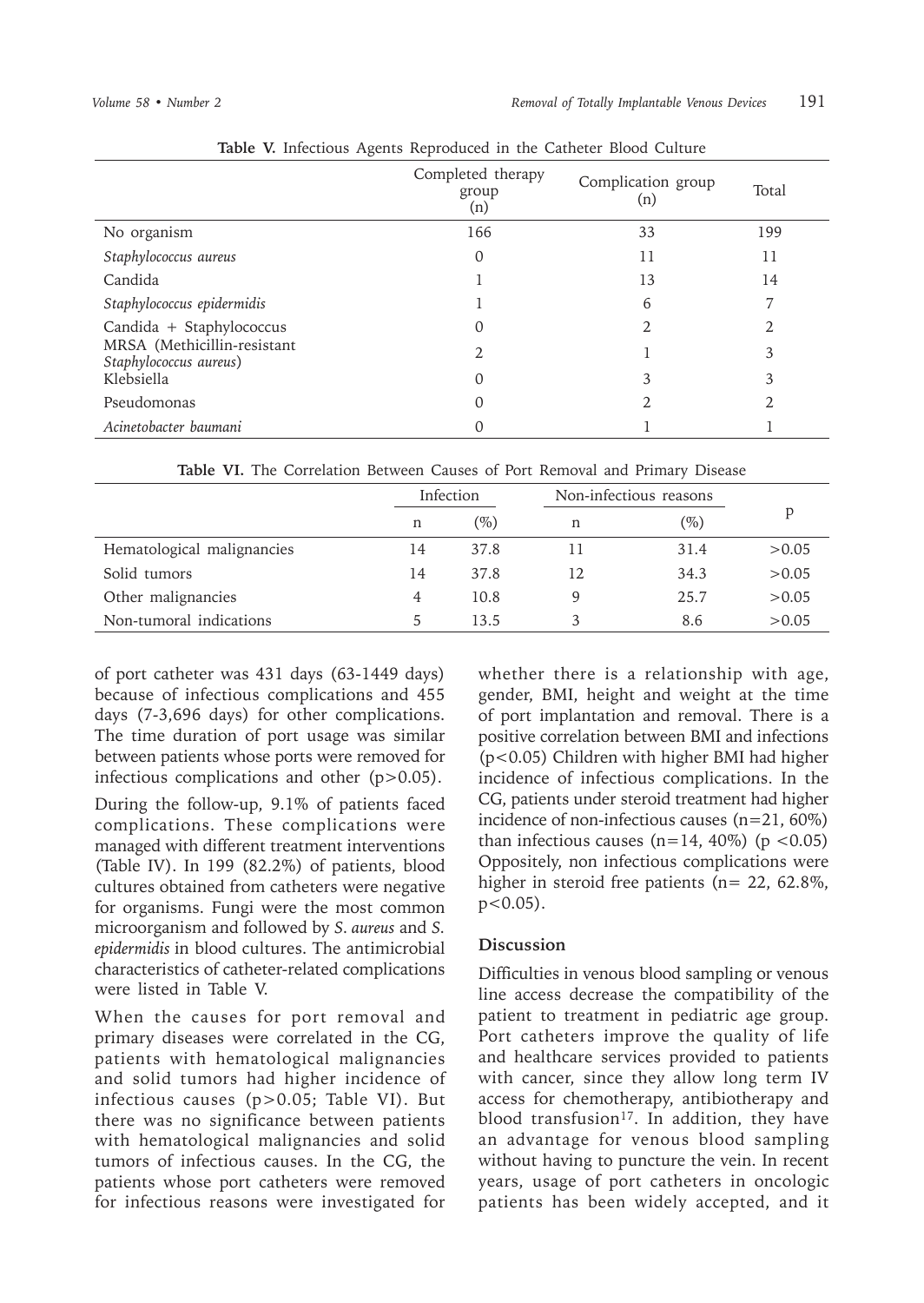is preferred to other central venous access routes18. In our institution, almost all patients who need long term chemotherapy undergo port catheter implantation. Apart from patients with cancer, children who require fluid therapy or blood products for chronic diarrhea, short gut syndrome, hemophagocytic syndrome, and hemolytic uremic syndrome may also undergo port catheter implantation.

There are a number of studies related to port catheter complications. However, there is no study regarding the characteristic of patients who have undergone port catheter removal or there is no such study which deals with the reasons for port removal in the complicated patients. Therefore this retrospective study is the first to analyze the causes of port removal in children.

In our study, we found that 29.8% of patients underwent port removal because of port catheter related complications. Hollyoak et al.18 reported that 75% of port catheters is removed due to completed therapy in adults<sup>19</sup>. The incidence of port removal for infectious complications accounts for 31.4% of all port removals in children<sup>20</sup>. These results were compatible with our findings and we suggest that in about 1 of 3 cases, port catheters are removed before completing the therapy due to port related complications in children.

In another study, patients who underwent port removal were below 2 years of age  $(41.3\%)^{21}$ . Since we only include patients with removed ports, patients in our study were older (>9 year of age) than other patients reported in previous studies, however, demographic features of patients did not show significant difference in CTG and CG. These findings are similar to that of previous studies<sup>22,23</sup>.

In our patient population, solid tumors (38.8%) and hematological malignancies (31.8%) were the most common primary disease in children with port removal. Yazıcı et al.<sup>20</sup> reported that Non-Hodgin lymphoma is the most common primary malignancy in patients with infectious complications21. We found that ALL is the most common malignancy in children and infectious complications were more common in hematologic malignancies and solid tumors.

The intraoperative complication rate was limited to 2.5% of all procedures in our

patients and can be easily overcome during the implantation. Right jugular vein is preferable in all patients but left jugular veins may be used for port access. Also external veins were more preferred sites because of fewer complications. Tretola et al. $23$  suggest that jugular veins showed less complications (thrombosis and infections) when compared to subclavian veins. The lumen size of catheter and duration of catheters were not found as a cause of complications in hemodialysis catheters<sup>24</sup>. Also, we could not find any correlation between port size, duration of port access and complications.

When we investigate the patients who underwent port removal because of complications, the most common factor for port removal was infections (51.4%). We found that patients with hematological malignancies or solid tumors were more prone to develop port infections. On the other hand, other underlying diseases showed non-infections complications. Since, patients with hematologic disease show altered immunity and develop severe neutropenia, infectious complications are more likely to be detected. In a previous study, the incidence of port infection was 14% and infection rate was reported to be  $1.92/1000$  catheter days<sup>21</sup>. Port infections can be classified as sepsis, port reservoir site infection and catheter tunnel infections. Although port reservoir site infections were less than sepsis, incidence of 26.3% was reported by Yazıcı et al.20. However, only 5% of our patients developed reservoir site infections and no catheter tunnel infection was detected in our patients.

In previous studies, the most common infectious agent is reported as *S. epidermidis* in port catheter related infections<sup>15,25</sup>. Also, coagulase negative staphlococci (*S. epidermidis, S. hominis, S. saprophyticus*) were reported as the most common microbial organisms $^{22}$ . In our study, different from other, we found that fungi were the most common and were followed by *S. aureus* and *S. epidermidis.* The reasons for higher incidence of fungi are thought to be the long duration of catheters inside the body and increased usage of total parenteral nutrition through port catheters<sup>15,26</sup>. Especially in immune-compromised patients and patients under extensive antibiotherapy regimens, the frequency of Candida (*C. albicans, C. parapsilosis*) and other fungi (*Fusarium,*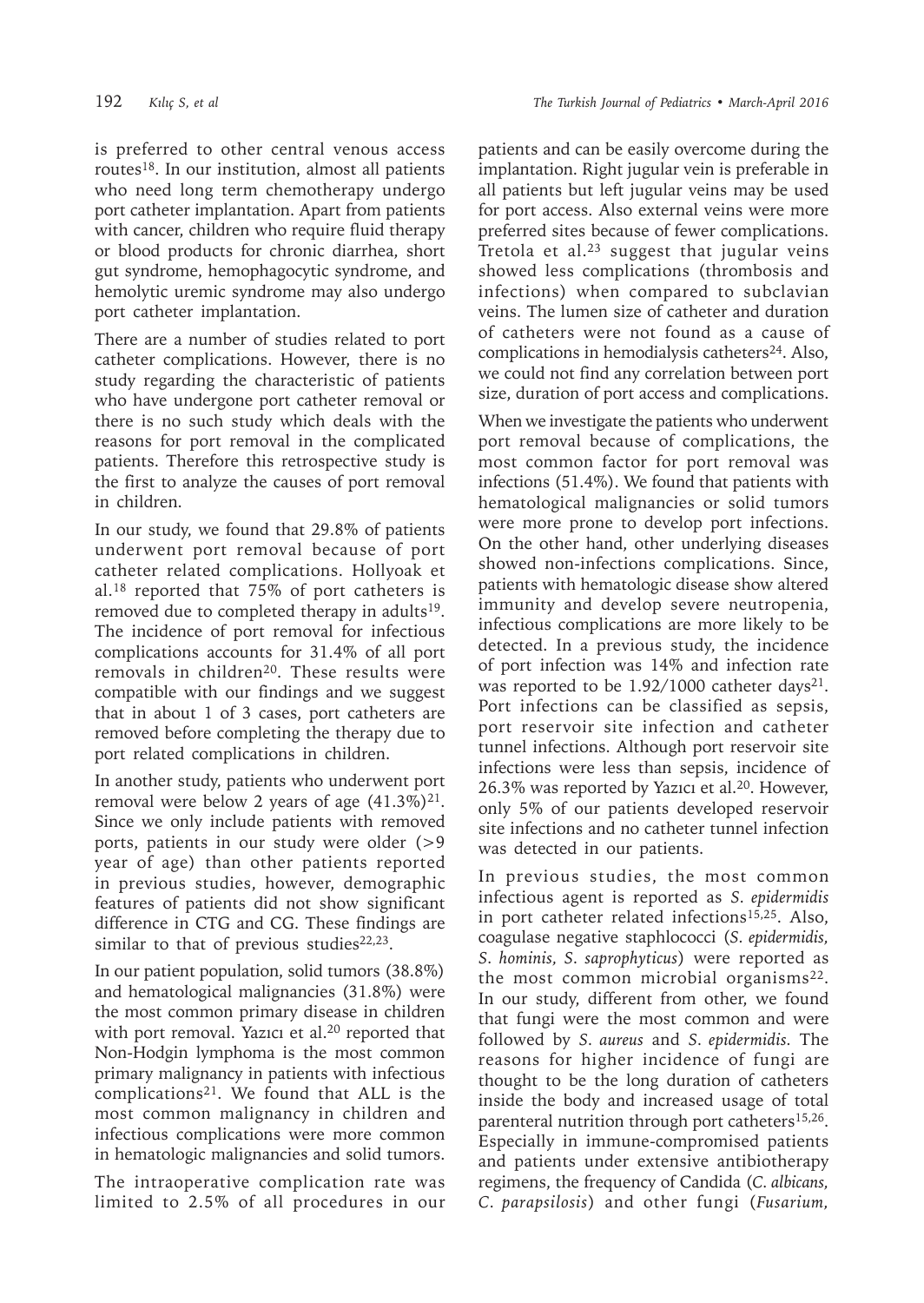*Malassezia furfur, Rhodotorula, Trichosporon*) significantly increases $26-27$ . We suggest that longer duration of port catheters with an underlying hematological diseases are the possible causes of higher fungi infection in port cultures.

In this study, we could not find any correlation with infectious complications and age, gender, height and weight at the time of port implantation and removal in the CG. However, there is a positive relation between infections and higher BMI.

Although higher incidence of infectious complications were expected in patients under long term steroid treatment because of altered immune system and neutropenia, we found that patients with steroid treatment were more prone to develop non-infectious complications. Therefore, we suggest that the reasons of the higher incidence of non-infectious causes in patients under steroid therapy might be conservation of port catheter and reservoir under a thinner skin and subcutaneous adipose tissue and the negative effects of steroids on wound healing.

The catheter related mortality has been reported between 2.8%-3.5%28. It has been suggested that recurrent disease and neutropenia may contribute to catheter-related mortality<sup>21</sup>. In our study, there was no catheter-related mortality. In the follow-up, 16% of the patients did not receive another port catheter and their treatment continued with another central venous route. However, 74% of the patients underwent new port catheter implantation.

In conclusion, one third of the port catheters in the pediatric population are removed before completing the treatment due to various complications. The hematological malignancies and solid tumors are the most common underlying primary disease in patients with port removal because of complications. Infectious complications are the most common cause of port removal in children and despite form, other microorganism fungi should be considered as a cause of catheter-related infections. It should be kept in mind that patients with higher BMI are more prone to infectious complications.

#### **REFERENCES**

- 1. Funaki B. Central venous access: a primer for the diagnostic radiologist. AJR Am J Roentgenol 2002; 179: 309-318.
- 2. Biffi R, Toro A, Pozzi S, Di Carlo I. Totally implantable vascular access devices 30 years after the first procedure. What has changed and what is still unsolved? Support Care Cancer 2014; 22: 1705-1714.
- 3. Coppa GF, Gouge TH, Hofstetter SR. Air embolism: a lethal but preventable complication of subclavian vein catheterization. JPEN J Parenter Enteral Nutr 1981; 5: 166-168.
- 4. Ezaru CS, Mangione MP, Oravitz TM, Ibinson JW, Bjerke RJ. Eliminating arterial injury during central venous catheterization using manometry. Anesth Analg 2009; 109: 130-134.
- 5. Faraj W, Zaghal A, El-Beyrouthy O, Kutoubi A. Complete catheter disconnection and migration of an implantable venous access device: the disconnected cap sign. Ann Vasc Surg 2010; 24: 692.e11-e15.
- 6. Burns S, Herbison GJ. Spinal accessory nerve injury as a complication of internal jugular vein cannulation. Ann Intern Med 1996; 125: 700.
- 7. Wiegand UK, LeJeune D, Boguschewski F, et al. Pocket hematoma after pacemaker or implantable cardioverter defibrillator surgery: influence of patient morbidity, operation strategy, and perioperative antiplatelet/ anticoagulation therapy. Chest 2004; 126: 1177-1186.
- 8. Zawacki WJ, Walker TG, DeVasher E, et al. Wound dehiscence or failure to heal following venous access port placement in patients receiving bevacizumab therapy. J Vasc Interv Radiol 2009; 20: 624-627.
- 9. Flynn PM, Shenep JL, Stokes DC, Barrett FF. In situ management of confirmed central venous catheterrelated bacteremia. Pediatr Infect Dis J 1987; 6: 729- 734.
- 10. de Jonge RC, Polderman KH, Gemke RJ. Central venous catheter use in the pediatric patient: mechanical and infectious complications. Pediatr Crit Care Med 2005; 6: 329-339.
- 11. Lokich JJ, Bothe A Jr, Benotti P, Moore C. Complications and management of implanted venous access catheters. J Clin Oncol 1985; 3: 710-717.
- 12. Kurul S, Saip P, Aydin T. Totally implantable venousaccess ports: local problems and extravasation injury. Lancet Oncol 2002; 3: 684-692.
- 13. Biffi R, de Braud F, Orsi F, et al. Totally implantable central venous access ports for long-term chemotherapy. A prospective study analyzing complications and costs of 333 devices with a minimum follow-up of 180 days. Ann Oncol 1998; 9: 767-773.
- 14. Jueckstock JK, Mylonas I, Strobl B, Willgeroth F, Sommer HL, Friese K. Paravasation with cyclophosphamide – case report of tissue necrosis in a patient with primary breast cancer. Onkologie 2007; 30: 452-454.
- 15. O'Grady NP, Alexander M, Burns LA, et al. Guidelines for the prevention of intravascular catheter-related infections. Am J Infect Control 2011; 39: (4 Suppl 1) S1-S34.